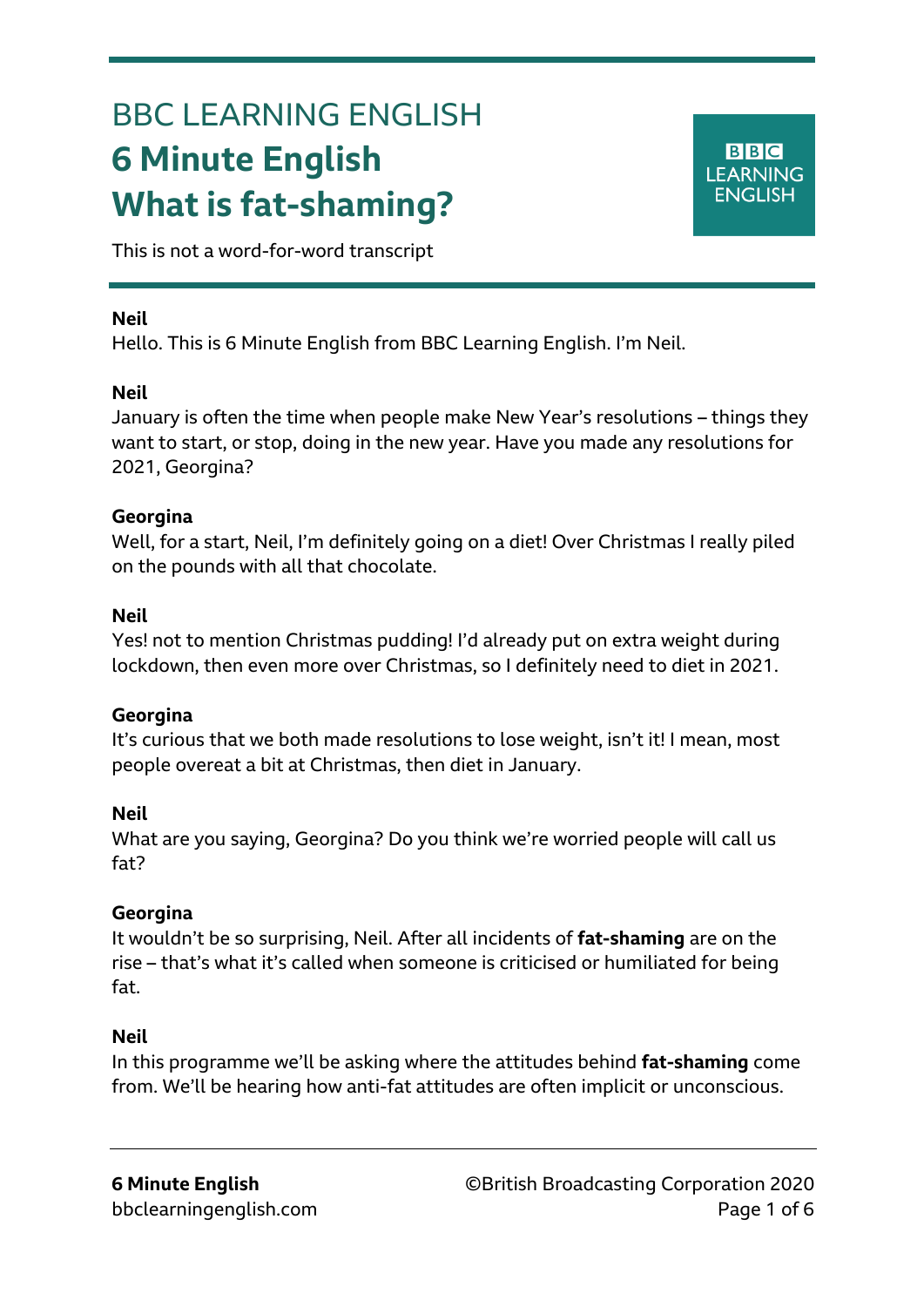# **Georgina**

Hang on though, Neil. Having a second slice of Christmas cake is hardly the same as being fat, much less obese.

# **Neil**

That's true, Georgina. The word **obese** describes a person who's very overweight, with a lot of body fat. It's the term for a medical condition, measured using BMI or the body mass index. It's on the rise in the UK. In fact, that's my quiz question – how many adults in the UK are affected by obesity? Is it:

a) 1 in every 3 adults?, b) 1 in every 4 adults? or, c) 1 in every 5 adults?

# **Georgina**

I'll guess, b) 1 in every 4.

# **Neil**

Ok, we'll find out the answer later. As you say, Georgina, the word **obese** has a very specific meaning. Here's Professor Abigail Saguy talking about the term to BBC World Service's *The Why Factor.* Listen out for when the word, **obesity**, started to be used:

# **Prof Abigail Saguy**

The term obesity was **coined** in the middle of the 20th century as a concerted effort by medical doctors to say: this is a medical issue, one over which we have authority and expertise.

# **Georgina**

Professor Saguy says the term **obese** was **coined** in the mid-1900s, meaning it was invented or first used in a particular way.

# **Neil**

It originally meant an individual medical problem; something to be discussed between patient and doctor. But over time **obese** has become a term of discrimination and abuse.

# **Georgina**

Psychology professor, Chris Crandall, has been involved in Harvard University's implicit bias projects. Most famous for revealing racial prejudice, the tests also measure other kinds of biases, including weight.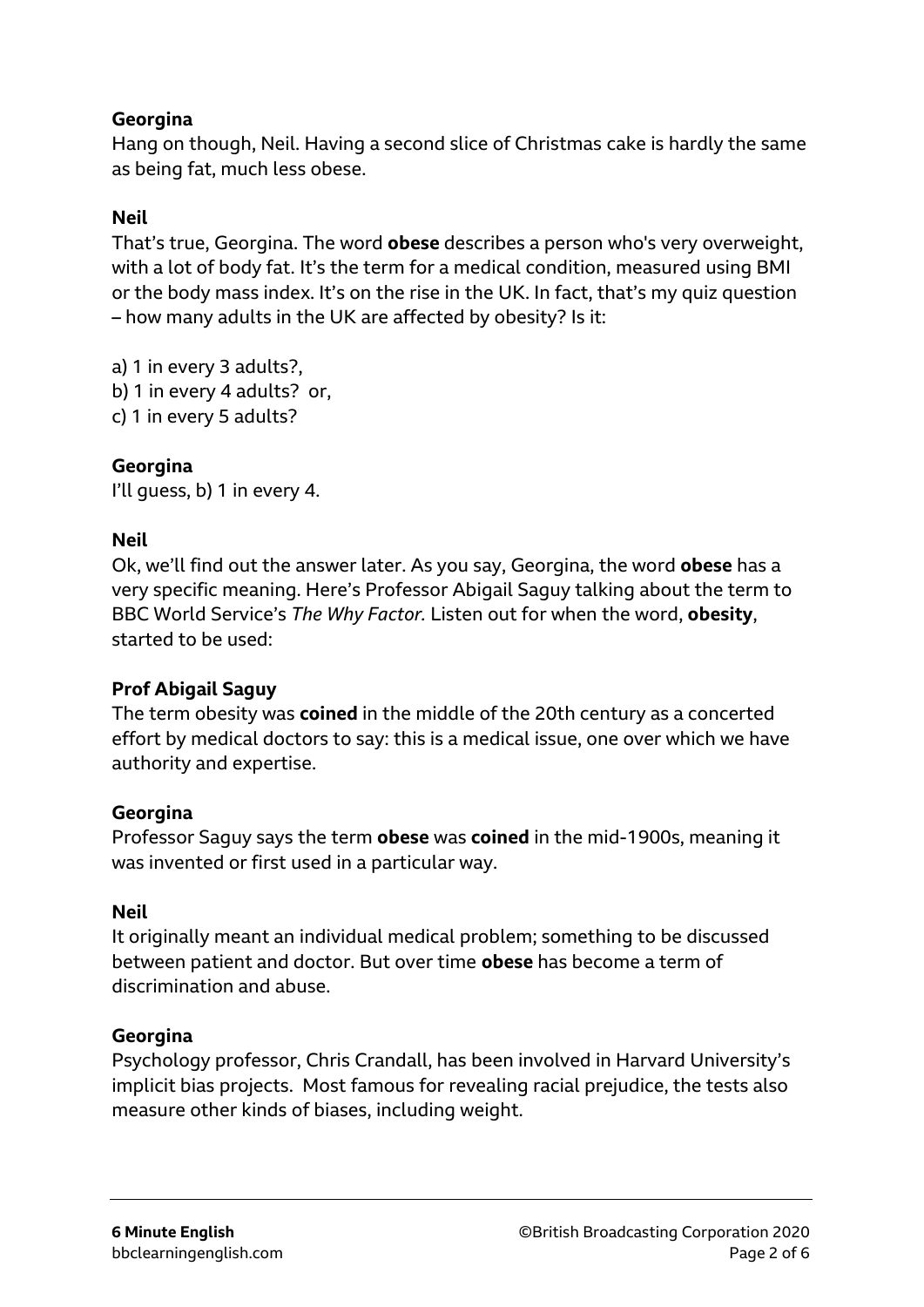# **Neil**

Many of the beliefs we hold about other people are hidden from conscious awareness. So what goes through our mind, consciously or unconsciously, when we see very fat people? Here's Professor Crandall speaking to BBC World Service's *The Why Factor:*

# **Prof Chris Crandall**

We tend to think, at least in the western world, of fat people as personal failures, as moral failures… People tend to think of fatness as an indicator of laziness, of over-indulgence, of a lack of **moral fibre**, an unwillingness to take hold of your own life. We, as everyday Americans and westerners in general, tend to think that it's a personal **attribute**, it's a thing that you do to yourself and as a result you are deserving of **scorn**.

#### **Georgina**

There is a commonly-held prejudice that fat people are responsible for their condition – because they're lazy, greedy, or lacking in **moral fibre** - the ability or determination to behave ethically or with self-control.

#### **Neil**

In the west especially, being fat or overweight is thought of as a personal **attribute** – a quality, characteristic or feature that someone has. The idea is that fat people just are the way they are, and have no–one to blame but themselves: they should just exercise more or stop eating…

# **Georgina**

This leads some to treat them with **scorn** – a strong feeling of contempt or disrespect.

# **Neil**

In reality of course, weight isn't just about individual choices. How fat you are is also determined by environment and genetics – up to 80%, in some cases.

# **Georgina**

And anyway, even if it was under personal control, **fat-shaming** doesn't feel like the right way to help people lose weight.

#### **Neil**

So if it doesn't cause problems, maybe you can have a second slice of cake after all, Georgina.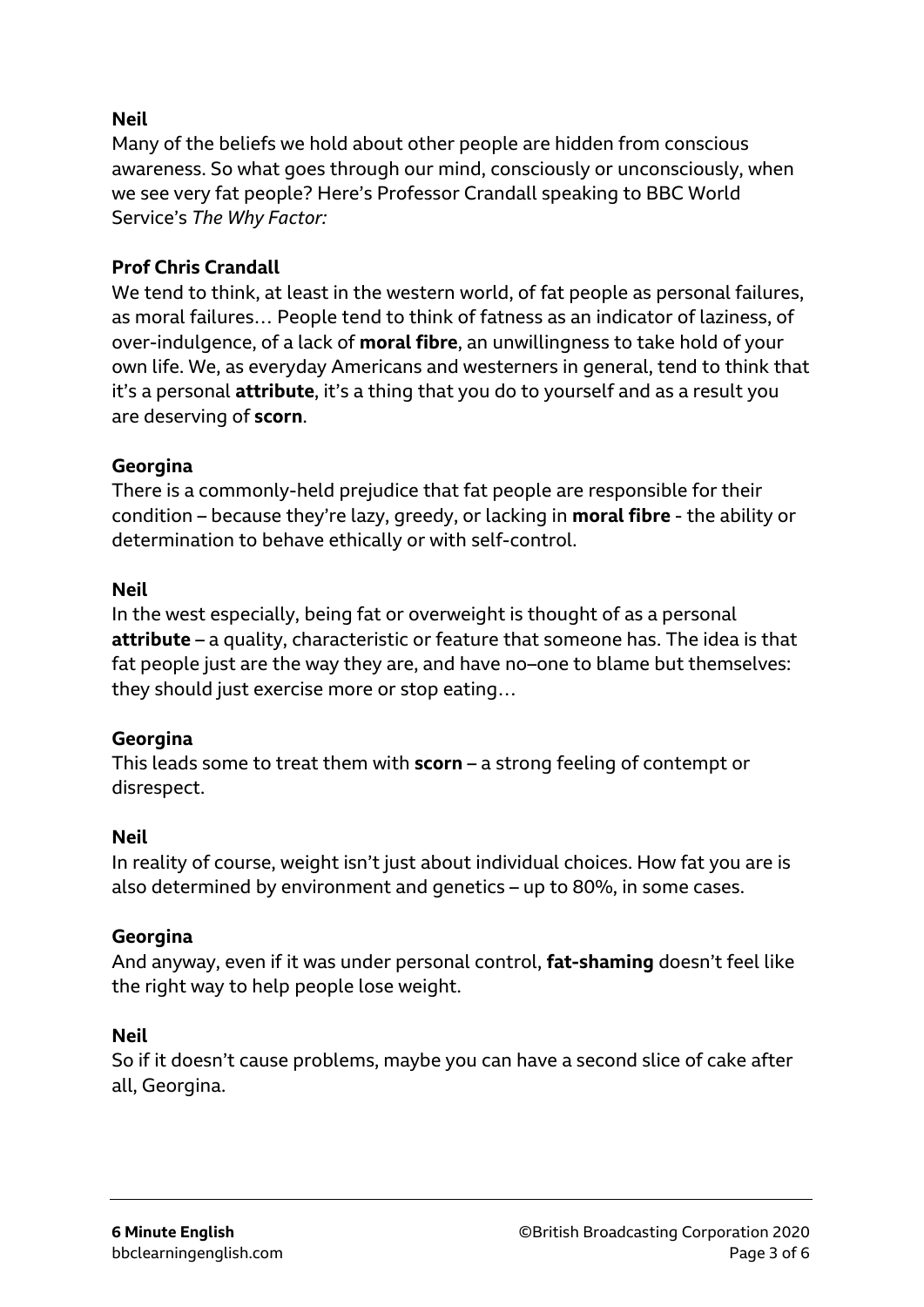# **Georgina**

Thanks Neil, but I don't want to spoil my appetite for the quiz question you asked. Was I right about the number of UK adults affected by obesity?

# **Neil**

What did you say, Georgina?

# **Georgina**

I guessed, the answer was b) 1 in every 4 adults.

# **Neil**

Which was… the correct answer! Fat is an issue affecting millions of adults in the UK alone, and with studies suggesting that obesity might be a negative factor linked to Covid 19, it's one that could affect millions more.

# **Georgina**

Food for thought there, Neil. Now, let's recap the vocabulary, starting with **obese** – dangerously overweight as measured by the body mass index or BMI.

# **Neil**

This term obesity was **coined** – or invented, to describe a medical condition, although many people nowadays consider it a personal **attribute** – a quality or characteristic.

# **Georgina**

**Fat-shaming** is criticising and humiliating someone for being fat, or showing them **scorn** – feelings of contempt or disrespect.

# **Neil**

Or it could also involve believing they lack **moral fibre** – the ability to behave correctly or with self-control.

# **Georgina**

That's all for this programme, but to find out more about your own implicit biases based on race, sexuality or weight, search online for 'Harvard IAT' and take a test yourself. You may be surprised what you find out!

# **Neil**

And to hear more topical discussion and vocabulary join us again soon at 6 Minute English, download the app at your usual app store and follow us on social media. Bye for now!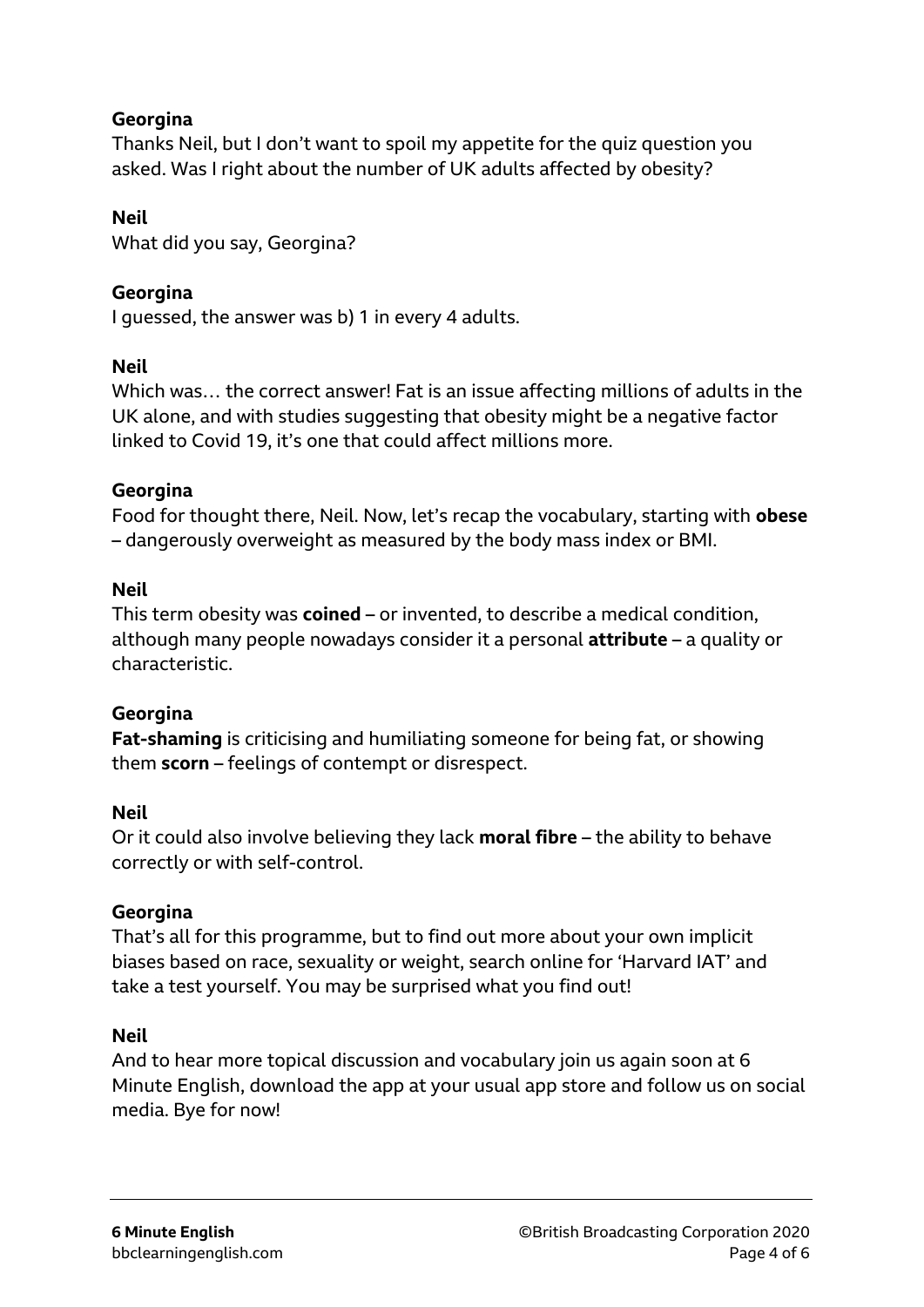# **Georgina**

Bye!